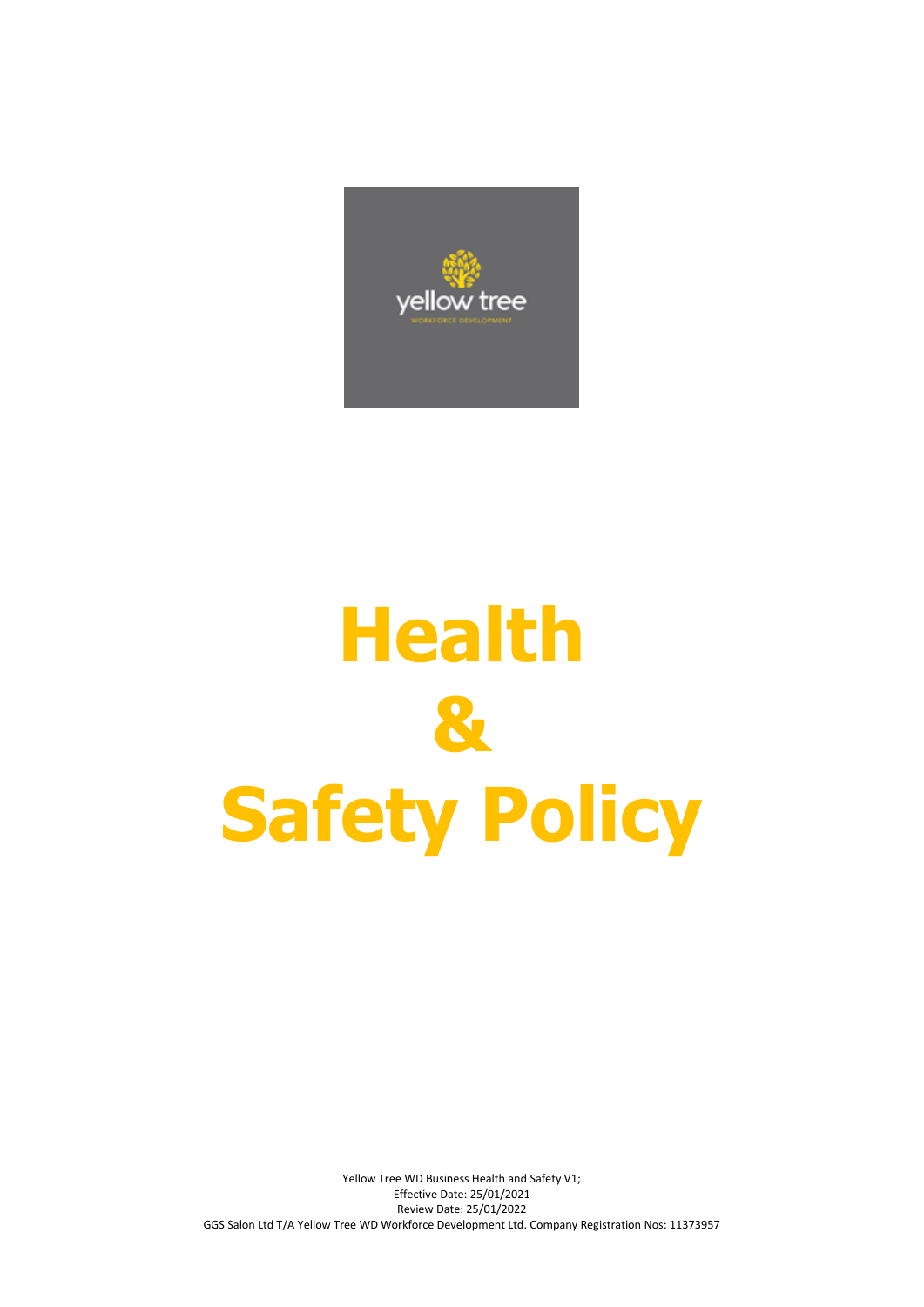#### **Contents**

| No.            | <b>Section</b>                            | Page           |
|----------------|-------------------------------------------|----------------|
| $\mathbf{1}$   | Policy Statement and Introduction         | 3              |
| $\overline{2}$ | <b>Statement of Intent</b>                | $\overline{4}$ |
| 3              | <b>Duties</b>                             | $\overline{4}$ |
| 4              | Organisation and Levels of Responsibility | 5              |
| 5              | <b>Reporting Arrangements</b>             | 6              |
| 6              | Fire Protection                           | 6              |
| $\overline{7}$ | Electrical Safety and Testing             | 6              |
| 8              | Protective Clothing                       | $\overline{7}$ |
| 9              | <b>Manual Handling</b>                    | $\overline{7}$ |
| 10             | Display Screen Equipment                  | $\overline{7}$ |
| 11             | <b>Control of Substances</b>              | $\overline{7}$ |
| 12             | <b>Risk Assessment</b>                    | $\overline{7}$ |
| 13             | Premises                                  | 8              |
|                | Appendix and reporting forms              | $9 - 19$       |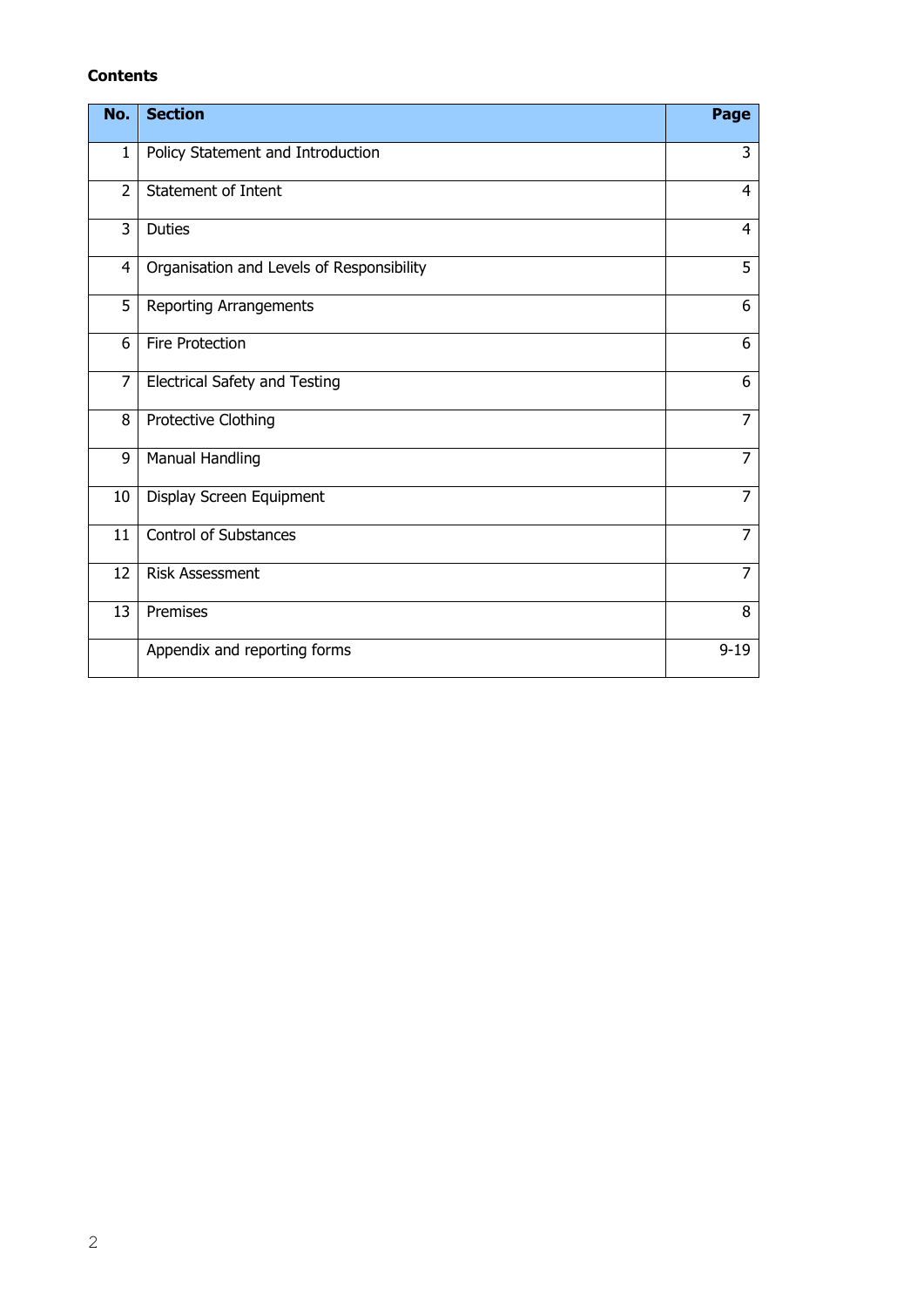#### **Health and Safety Policy Statement**

#### **Statement**

Yellow Tree WD fully accepts its legal obligation under the Health and Safety at Work Act 1974 to provide a safe and healthy working environment for its employees. The Venue also accepts its "duty of care" to visitors, contractors, Learners and members of the public whilst on our premises and those who may be affected by our activities.

All staff must co-operate with Yellow Tree WD to enable all statutory duties to be compiled with, and to promote good Health and Safety practice.

All staff and visitors have a legal obligation to take reasonable care for their own Health and Safety, and others who may be affected by their activities.

#### **Organisation**

The Board of Directors accept overall responsibility for all matters regarding health, safety and welfare within Yellow Tree WD. The Board of Directors is also responsible to ensure the management team implement the Health and Safety Policy.

The Health and Safety Policy will be regularly monitored to ensure that the objectives are achieved. It will be reviewed and, if necessary, revised in light of legislative or organisational changes.

Yellow Tree WD Health and Safety Policy is available to all staff and customers on request.

Signed by

 $\cancel{p}$ 

Ellis Bailey Managing Director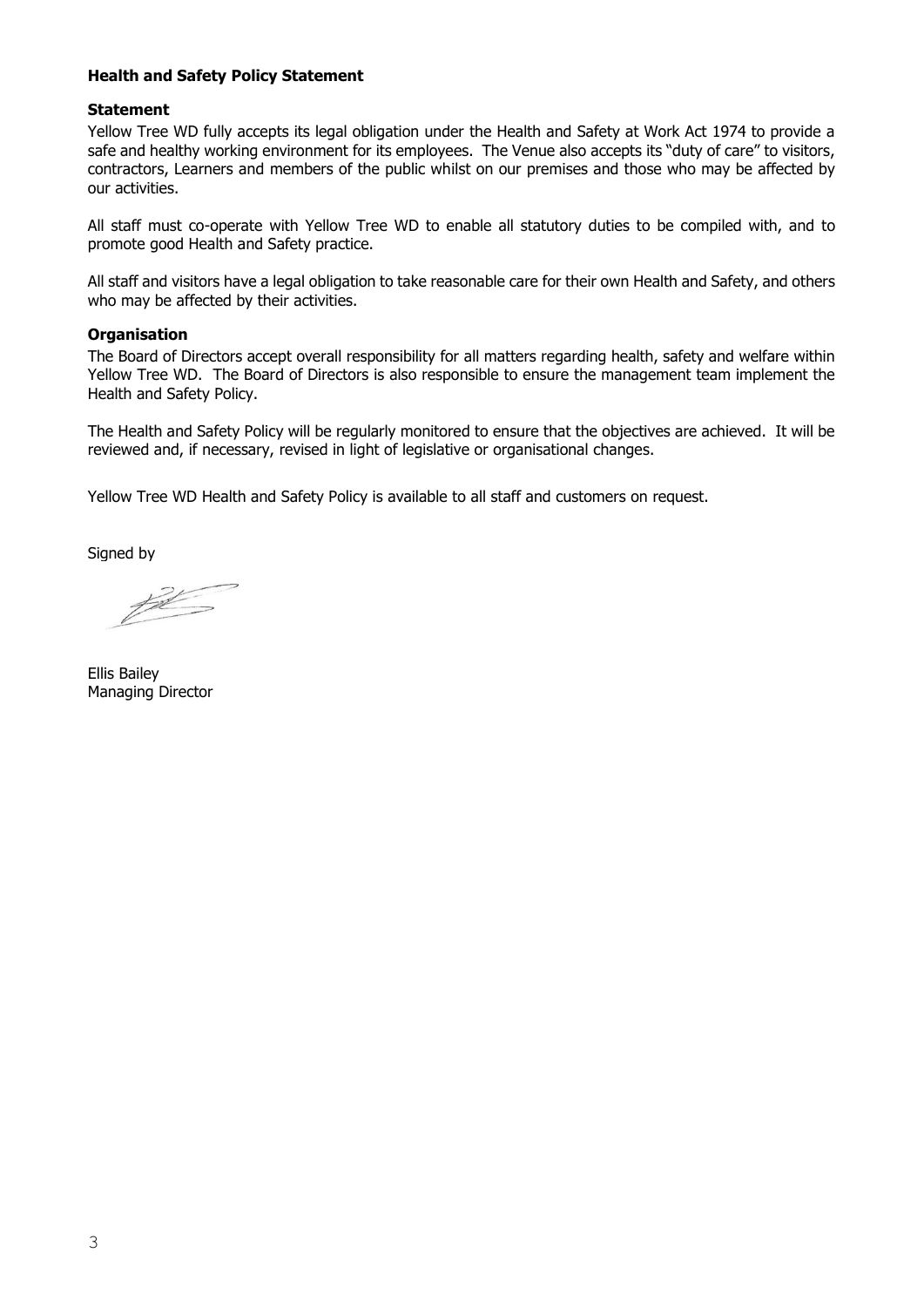## **1. Introduction**

Yellow Tree WD has produced this Health and Safety Policy to comply with its legal duties under section 2 of the Heath and Safety at Work Act 1974 and the requirements of Regulations 4 of the Management of Health and Safety at Work Regulations 1992. The Health and Safety defines the responsibilities for implementing Health and Safety throughout the company.

## **2. Statement of Intent**

Yellow Tree WD recognises the importance of providing a working environment that is safe and healthy for all employees, contractors, Learners and visitors and undertakes to comply will all relevant legal requirements. The Health and Safety Policy Statement and associated organisational arrangements apply to employees, contractors and visitors including Learners and Apprentices. Yellow Tree WD will liaise with their employees and stakeholders to ensure they are aware of the requirements of this policy.

Yellow Tree Health and Safety Policy aims to:

- Promote the policy with all stakeholders.
- Ensure full commitment to the policy and provide regular and ongoing updates and training and development for all staff, learners, apprentices and stakeholders.
- Ensure employers and apprentices in our care are supported and covered in the policy arrangements.
- Have a designated H&S officer responsible in the organisation.
- Identify and manage risks within the organisation and for those in our care.
- Embed the principles into our training as part of induction and delivery in collaboration with employers and apprentices.
- Ensure an ongoing review of the policy in response to change and legislative updates. Formal updates at least annually in line with quality processes.

#### **3. Duties**

The Health and Safety at Work Act 1974 imposes stringent obligations upon the business. Within the bounds of this legislation, Yellow Tree WD will, so far is reasonably practicable, safeguard the health of employees, contractors, learners, apprentices in our care and visitors by:

- Implementing and maintaining safe systems of work
- Providing safe plant equipment
- Providing and maintaining access and egress routes in a safe condition
- Provide suitable supervision, information, instruction and training.
- Provide adequate facilities and arrangements to ensure the welfare of employees, learners, contractors and visitors.
- Providing in specific cases the best reasonably practicable standards of protective clothing and equipment following consultation with employees or their representatives to ensure optimum protection against hazards and adequate welfare of employees at work.
- Reviewing and, where possible, improving security arrangements.
- Ensure that all working environments and practices comply with Covid-19 safety measures.

The management team will inform employees, customers, learners and apprentices of changes and updates in health and safety legislation and will work closely with employees to improve and develop health and safety at work.

#### **Duties of Employees**

Section 7 of the Health and Safety Act requires every employee whilst at work:

- To take reasonable care for their own health and safety and that of other persons who may be affected by their acts or omissions at work; and:
- As regards any duty or requirement imposed on their employer or any other person by or under any of the relevant health and safety legislation to co-operate so far as is necessary to enable that duty or requirement to be performed or complied with.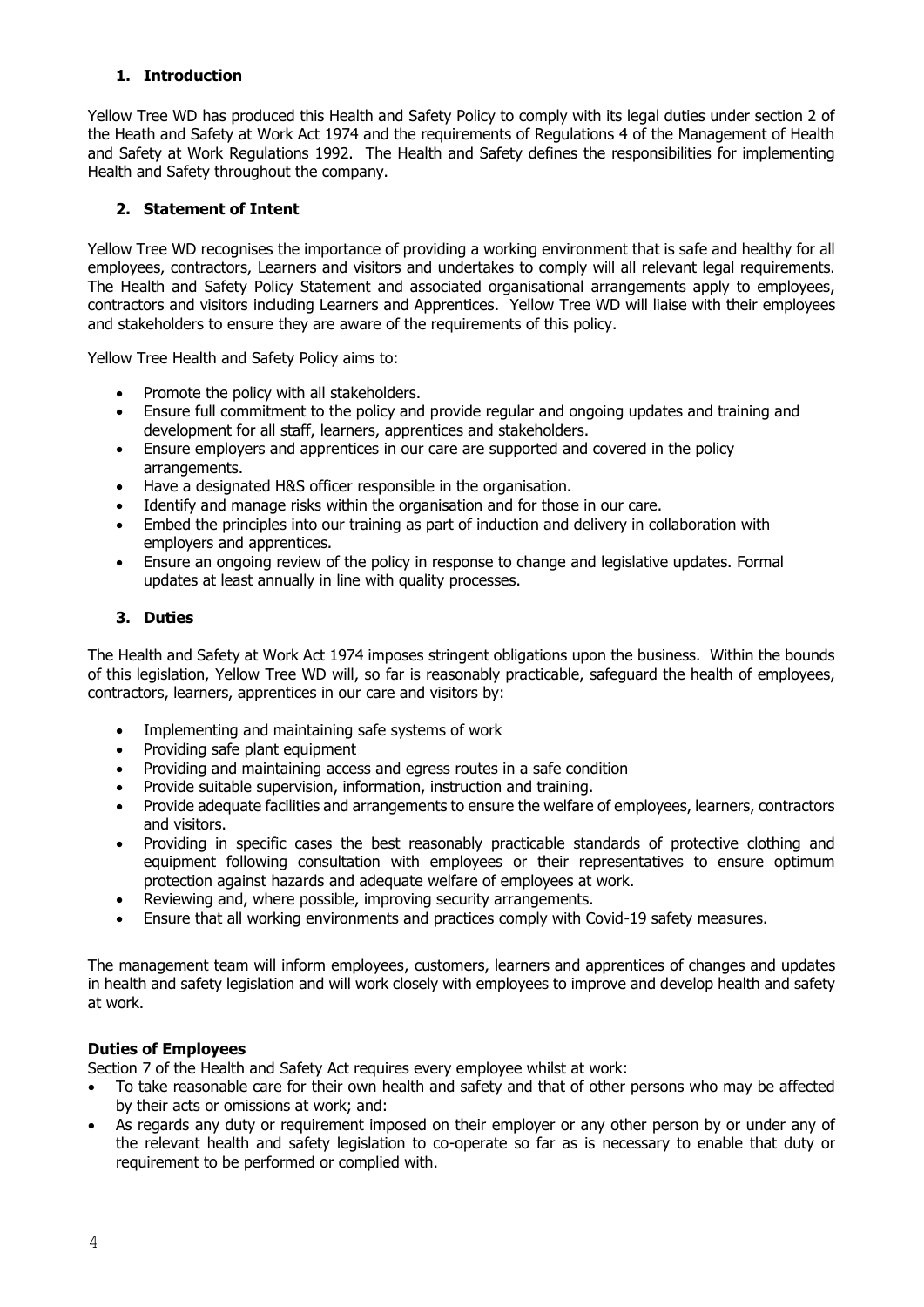Yellow Tree WD expects and requires all employees to comply with Section 7 of the Health and Safety Act.

Section 8 of the Health and Safety Act states: no person shall intentionally or recklessly interfere with or misuse anything provided in the interests of health and safety or welfare in pursuance of any of the relevant statutory provisions. Yellow Tree WD expects all employees to comply with Section 8 of the Health and Safety Act. Any employee found to be in breach of Section 8 will be subject to disciplinary action in accordance with Yellow Tree WD disciplinary procedure regardless of whether action is taken against said employee by any other person or organisation.

#### **Duties of Contractors and Agency Staff**

Yellow Tree WD requires contractors and agency staff to abide by the Health and Safety Regulations and whilst on the premises to:

- Take reasonable care of themselves or others who may be affected by their acts or omissions and cooperate with Yellow Tree WD employees
- Comply with Yellow Tree WD's safety policy, associated safety regulations and codes of practice in respect of health and safety matters.
- It will be the responsibility of Yellow Tree WD employee's responsible for engaging contractors or agency staff to draw these requirements to their attention.

#### **Supply, Design and Installation of Equipment**

It is the responsibility of Yellow Tree WD, when initiating the purchase, design and installation of materials and equipment, to ensure that the requirement of Section 6 of the Health and Safety Act that the materials and equipment are safe when properly used is complied with.

With respect to substances, all suppliers must ensure that chemicals are properly labelled and marked with the appropriate hazard-warning symbol and information. In some cases it may be necessary to obtain information on hazards, regarding precautionary measures for storage, emergency first aid, fire, and spillage procedures.

All equipment/plant and installation should be effectively safeguarded by the manufacturers/installers as required by Section 6 of the Health and Safety Act. (This places specific duties on those who can ensure that articles and substances for use at work are as safe and without risks to health as it is reasonably practicable to make them before they are used and to ensure that articles are properly erected and installed).

It should be made clear to all prospective suppliers that Yellow Tree WD expects their products to comply fully with statutory requirements and for the necessary safety measures to be fully integrated into design and construction. An authorised and competent person, to ensure compliance with statutory requirements before the equipment is commissioned for use, should check new equipment.

Orders for supply of equipment will normally indicate that it is a condition of contract that all such equipment is effectively safeguarded upon delivery or commissioning. Where appropriate, references to the relevant statutory or other standards should be made within the order to ensure that equipment is provided to the correct health and safety specification.

#### **4. Organisation and Levels of Responsibility**

#### **Executive Responsibility**

The executive responsibility for ensuring compliance with this policy rests with The Board of Directors who will ensure that employees, contractors, learners, apprentices and agency staff are aware of their own responsibility for health and safety whilst working. The H&S Officer is also responsible for ensuring risk assessments are carried out and actions taken as necessary.

#### **Employee Responsibility**

All members of staff have legal responsibility under the Health and Safety at Work Act 1974 to safeguard their Health and Safety and that of all other people who maybe affected. This includes other members of staff and visitors. Staff must also co-operate with the management of Yellow Tree WD to enable the effective carrying out of its duties.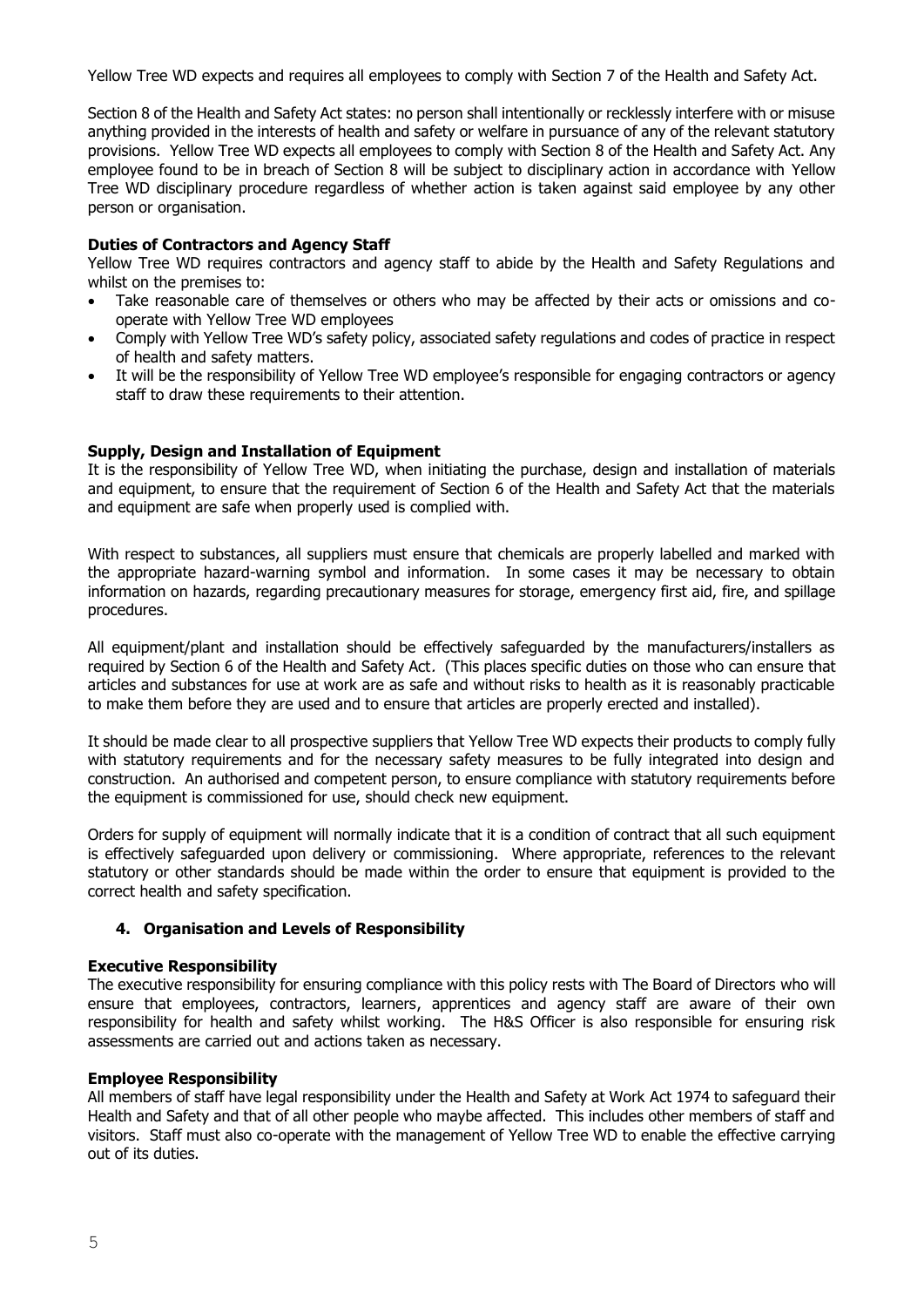ALL employees must:

- Work in accordance with information and training provided.
- Following the Venue Health and Safety Procedure eg evacuation procedure
- Refrain from intentionally misusing or recklessly interfering with anything that has been provided for health and safety reasons.
- Report any hazardous defects in equipment and furniture, or shortcoming in the existing safety arrangements, to Management without delay.

#### **5. Reporting Arrangements**

Yellow Tree WDwill provide first aid facilities in accordance with the requirements of the Health and Safety (First Aid) Regulations 1981. A list of all first aiders is displayed on the Health and Safety notice board. Yellow Tree WD will ensure that nominated persons regularly inspect and maintain first aid boxes which are provided as appropriate in addition to their own first aid equipment. Yellow Tree WD will encourage suitable employees to be nominated as first aiders. Yellow Tree WD will ensure that all employees are fully conversant with the procedure to be adopted in the case of an accident occurring at work.

#### **Reporting of Accidents**

The management team will ensure that site policies and procedures are in operation for the proper reporting of accidents both on and off site and Health and Safety Executive requirements. Yellow Tree WDhas an accident and incident report form which should be filled in every time there is an accident. Yellow Tree WD will keep an accident book to record all accidents. It will be the responsibility of the management to ensure that all new and existing employees are aware of and understand the procedures for reporting accidents. This procedure also applies to apprentices in our care and it is the responsibility of the management to ensure the procedure is followed to record and report accidents and ill health of all apprentices.

#### **Reporting of Injuries, Diseases and Dangerous Occurrences**

The Reporting of Injuries, Diseases and Dangerous Occurrences Regulations 1995 also require that the local authority environmental health department be notified of injuries resulting in an employee being absent from work or on light duties for more than three days and major injuries and dangerous occurrences, etc. by the quickest practicable means. The responsibility for notifying the local authority environmental health department will rest with the H&S officer. Major accidents and deaths must also be reported to the ESFA in relation to staff and apprentices in our care.

#### **6. Fire Protection**

- The management team will ensure that all policies and procedures are in operation and up to date.
- Yellow Tree WD will provide the necessary fire fighting equipment in accordance with the requirements of the local fire officer. All employees are required to familiarise themselves with the fire drill before commencing work. Practice fire drills will be arranged regularly.
- The fire warden will visually inspect fire-fighting equipment weekly. Fire alarm systems will be tested weekly.
- Fire alarms and fire fighting equipment will be inspected and certified by a competent company every 12 months.
- Fire exits must be kept clear at all times. No fire door may be locked in any occupied room.
- No fire doors are to be propped or held open in any way.

#### **Fire Safety**

- You should know where each extinguisher is in your immediate place of work. In particular you should ensure that combustible waste materials are not accumulating around your workstation.
- Report any gas or electrical defects to the management team without delay.
- In the event of fire follow the fire drill as posted on the health and safety board.
- Fire extinguishers should only be removed from the wall bracket provided in an emergency. It is misconduct to use an extinguisher to hold open a door for any other use than its intended purpose.

## **7. Electrical Safety and Testing Policy**

Yellow Tree WD will ensure that site policies and procedures are in operation and up to date. Yellow Tree WD requires all staff, contractors and visitors (using their own equipment) to ensure that all electrical equipment is in good working order. All defects must be reported immediately. Yellow Tree WDwill ensure that a qualified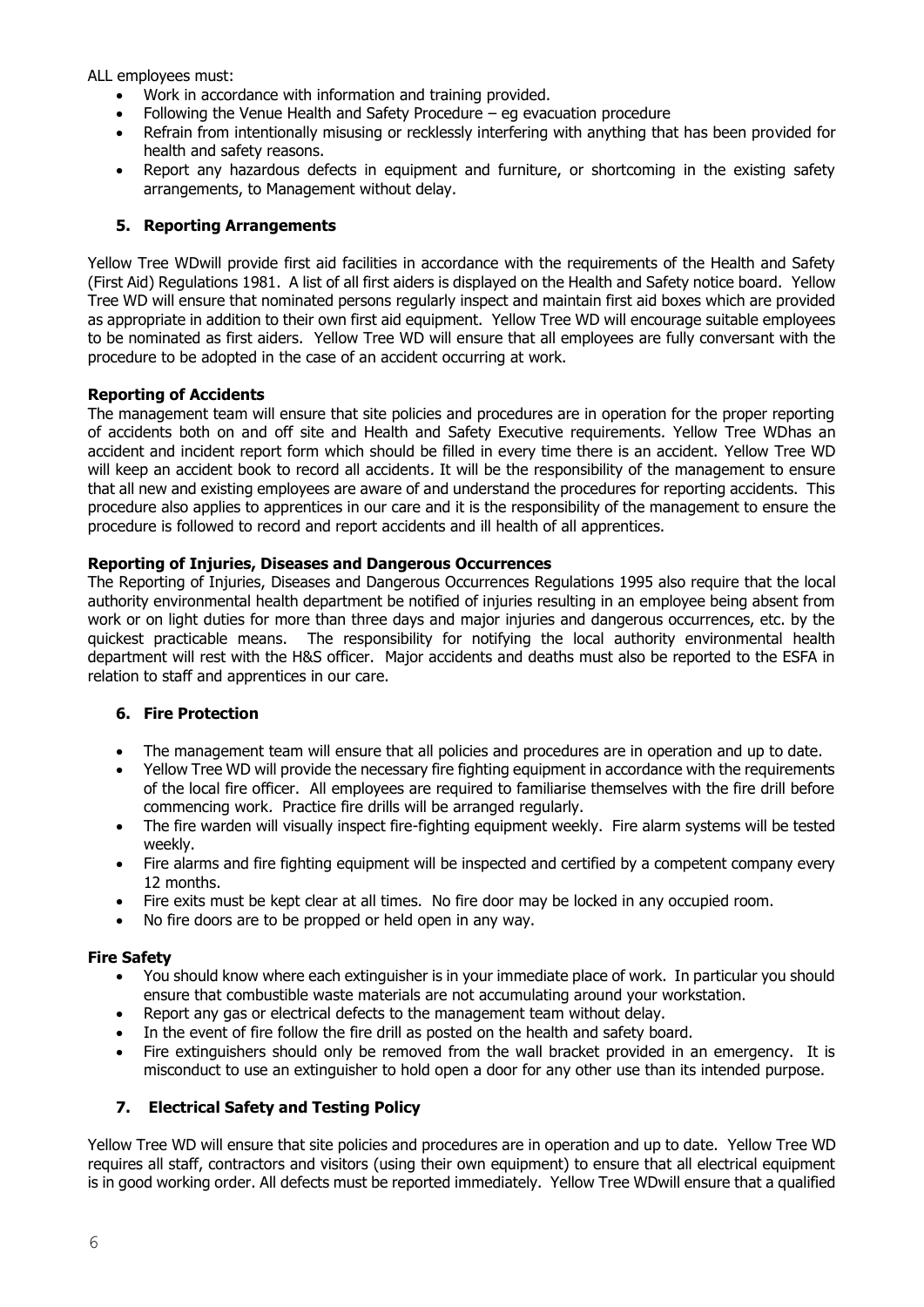person will carry out all maintenance work to the electrical system. All portable electrical appliances should be tested annually (PAT testing).

## **8. Protective Clothing**

Yellow Tree WD will ensure that site policies and procedures are in operation and up to date. When protective clothing is provided it must be worn. It is a statutory offence under the provisions of the Health and Safety Act 1974 and the Personal Protective Equipment Regulations 1992 to either interfere with or refuse to use equipment supplied.

## **9. Manual Handling**

Yellow Tree WD will ensure that site policies and procedures are in operation and up to date. Lifting and moving a load by hand is the biggest single cause of injury. Lifting should be carried out in accordance with the following guidelines.

- If a load is awkward or beyond your capability you must get help.
- Check all packaging and articles for sharp edges and projections before lifting.
- Ensure that there are no obstructions in your path before lifting any article.
- Ensure that you can see around the load when carrying it.
- Ensure that there is adequate room to put down the load when you have moved it.
- When lifting, stand close to the load, feet slightly apart. Keep your chin in, bend your knees and keep your back straight at all times. Straighten your knees using your thigh muscles. Always lift in stages (e.g. floor to knee, knee to carrying positions).

#### **10. Display Screen Equipment**

Yellow Tree WD will ensure that site policies and procedures are displayed, in operation and up to date. All DSE equipment in the general office will be assessed as high usage equipment.

Guards are designed to protect you. It is not only dangerous but illegal to remove a guard from a machine unless you need to clean or repair it. If any part of the electrical equipment you are using is missing (e.g. damaged casing) it should be reported.

#### **11. Control of Substances Hazardous to Health**

Yellow Tree WD will ensure that site policies and procedures are in operation and up to date to the full requirements of the *Control of Substances Hazardous to Health Requlations 2002*. It is Yellow Tree WD responsibility to ensure that there shall be not work carried out that may expose employees to risk unless an assessment of risk and steps make to meet these regulations have been undertaken. It is the responsibility of Yellow Tree WD to decide upon measures for the prevention or control of exposure to substances hazardous to health and to show that the necessary steps have been taken.

#### **12. Risk Assessment**

The Health and Safety at Work Act 1974 and Regulation 3 of the Management of Health and Safety at Work Regulations 1992 requires Yellow Tree WD to undertake risk assessments of its operations in order to ascertain the significant risks to health and welfare of its employees, apprentices and customers. It is a requirement that we identify risks and that the findings from such risk assessments are recorded, for the purpose of providing documentary evidence that an acceptable level/adequate control measures were in place to reduce the risk to the lowest level. It is the responsibility of Yellow Tree WD to select such persons who are suitably qualified and knowledgeable to assist with the producing of risk assessments. Risk assessments will be carried out monthly. In case of new environments or changes to the environment, risk assessments will be carried out immediately.

#### **Specific Management Risks**

Yellow Tree WD will ensure that procedures are written and in place for dealing with risks (if any) such as: ionising radiation, noise, biological hazards, selection, storage and transport of gases and toxic chemicals and disposal of toxic waste.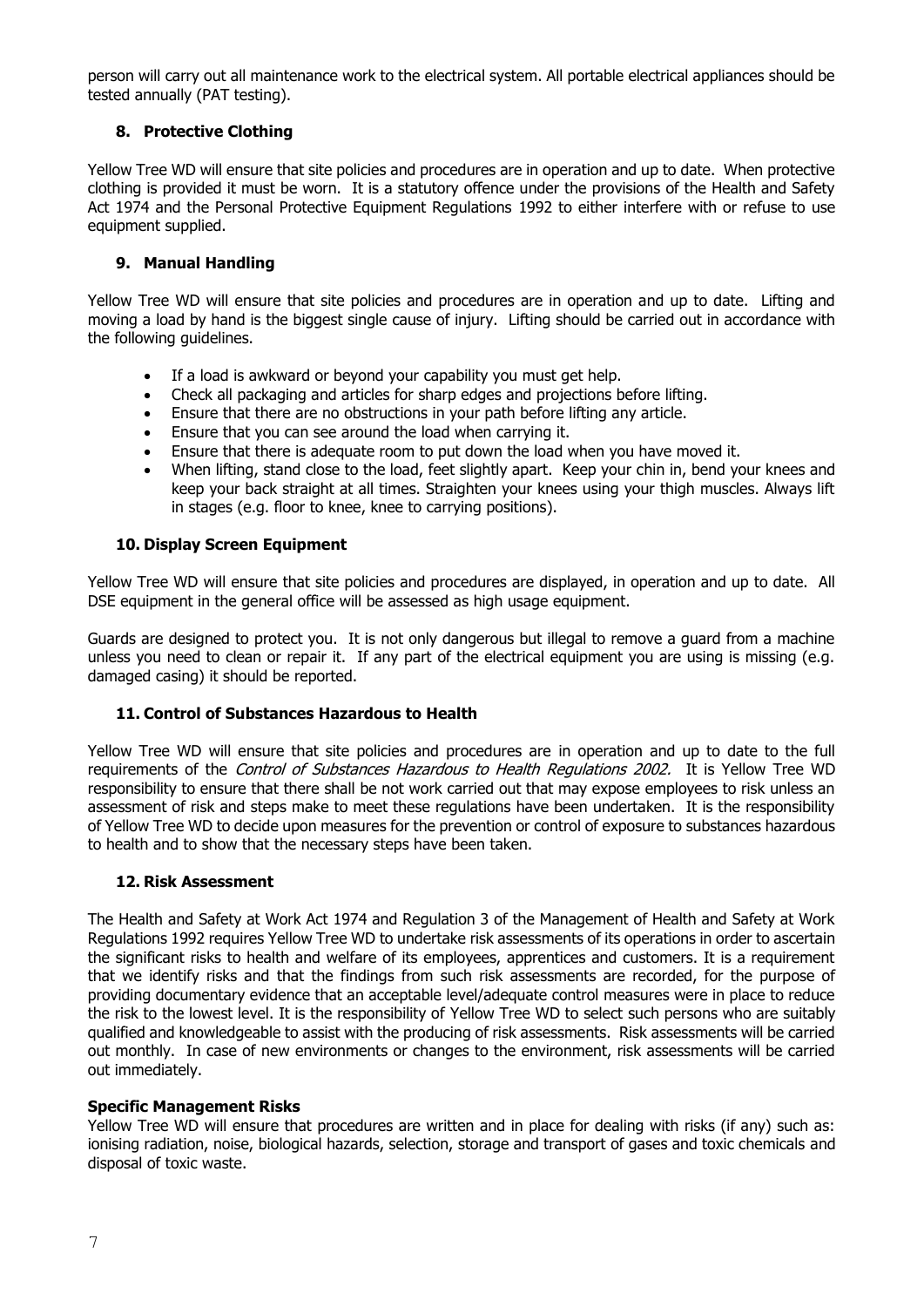#### **Cleanliness and good housekeeping**

Good housekeeping in all areas is an essential feature of safety and the prevention of accidents. Staff working in all areas must have regard to the following:-

- Ensure that loose or worn flooring is reported to Management or representative immediately.
- Ensure all entrances, corridors, walkways and exit doors are clear of obstructions at all times.
- Close cupboards and drawers securely after use.
- Switch off all electrical equipment after use. Do not overload sockets. Certain computer equipment should not be switched off. If in doubt consult a Manager.
- Never overload shelving or store heavy items above head height.
- Do not allow wires to project into the walkways where they present a tripping hazard.
- No items should be placed on top of cupboards (ie items not to be stored in the area above head height).
- Clear away immediately any dangerous substances by using appropriate cleaning equipment. Dangerous substances include all flammable, harmful, toxic and irritant substances and other risk items such as broken glass.
- Dust and fumes should not be inhaled. If dust or fumes are produced by an activity, stop work until adequate protective measures have been taken.
- Ensure that equipment taken away from store areas is kept under your control at all times. Equipment should not be left where it can be a tripping hazard.

#### **Training**

Yellow Tree WD will arrange appropriated training for existing and new employees, eg general health and safety training as well as that directly relating to the carrying out of their duties.

#### **13. Premises**

#### **Using the premises outside normal working hours.**

Yellow Tree WD must be given adequate warning to enable out of hours cover for the building.

#### **Office Codes of Practice**

Yellow Tree WD will be required to produce health and safety policies covering specific hazards where these are not covered in the general policy. These should be drawn to the attention of all employees and all others having a need to know, including contractors and visitors as required. Where common hazards are faced throughout the Venue (e.g. electricity, fires etc), then Yellow Tree WD will ensure the publication of special codes of practice where appropriate and will require all employees to comply with any relevant published Codes of Practice issued by the Health and Safety Executive and any other relevant organisations.

#### **Visits by enforcing authorities**

The Health and Safety Executive (HSE) are the enforcing authority for the Venue building. The HSE must be given free access at any reasonable time during working hours. The HSE inspector has wide ranging powers; close a building, stop a process, take samples, close off areas, take documents and any other power necessary.

#### **Mobility/ Sensory impaired**

Yellow Tree WD fire marshal/ H & S officer has the responsibility to ensure that all learners, apprentices, staff members or visitors with mobility and, or sensory impairment are allocated a buddy in the event of a health and safety matter. The fire marshal/ H & S officer are made aware of the individuals of whom these matters might effect.

The H & S officer will also have the responsibility to ensure the correct equipment is available for these learners.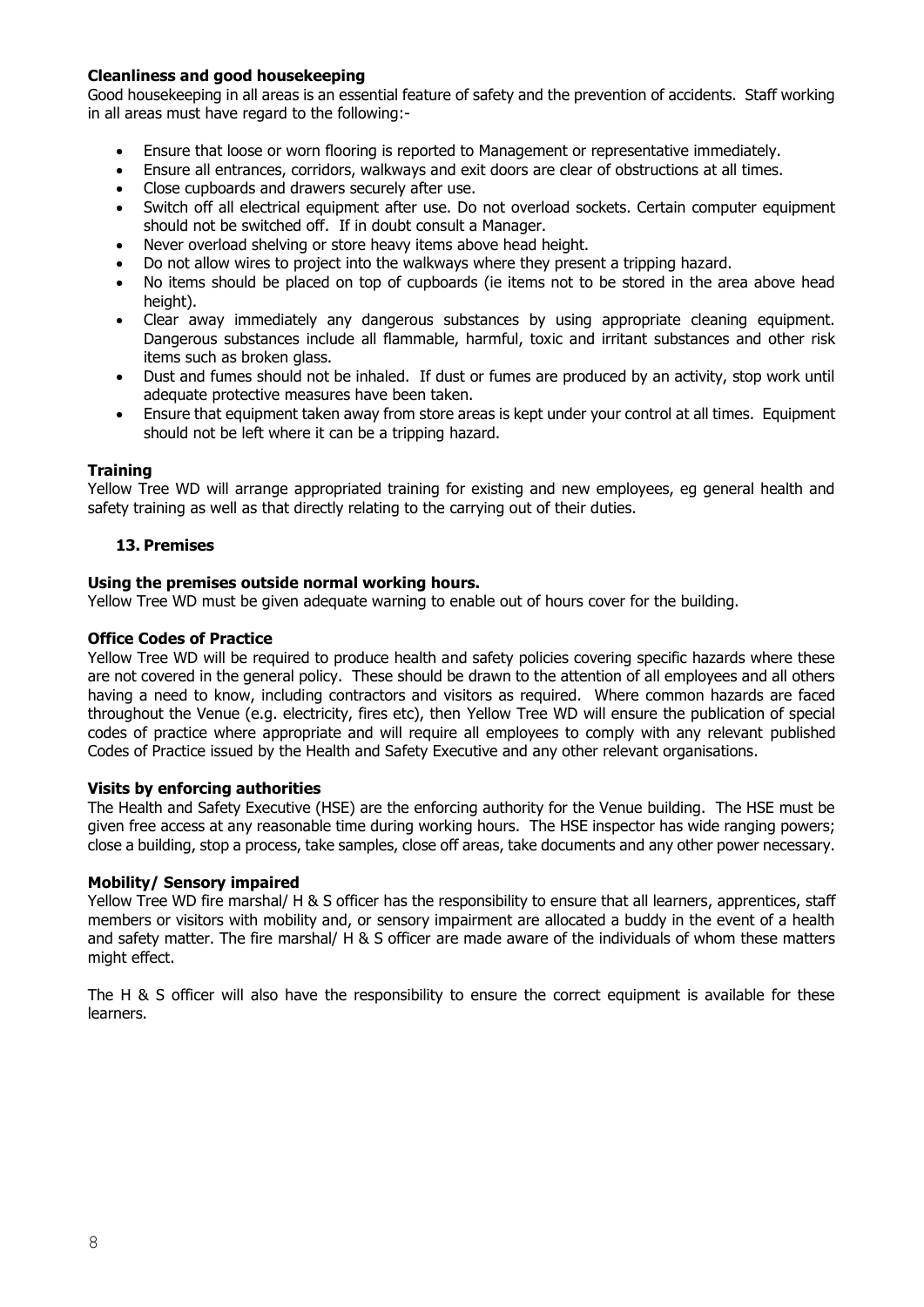## **APPENDIX I – EMERGENCY PROCEDURES**

## **1. FIRE**

#### **If you discover a fire:**

- Immediately operate the nearest fire alarm call point.
- Attack the fire, if possible, with the appliances provided but without taking personal risks.
- The fire brigade will be called by the relevant member of staff on the sounding of the alarm.

#### Hints on Dealing with Fire

- If a person's clothing is on fire, use a blanket, rug or other similar article and wrap it around the person who then should be laid on the ground to prevent flames reading the head.
- If electrical fittings are involved in a fire, be sure the current is switched OFF before they are touched or the fire dealt with.

#### Evacuation Procedure

- Leave the building by the NEAREST convenient route and exit.
- DO NOT USE LIFTS.
- DO NOT STOP TO COLLECT PERSONAL BELONGINGS.
- DO NOT RE-ENTER THE BUILDING until instructed by the Fire Brigade or a responsible officer of the Venue.
- Assembly points are indicated on notices displayed.
- Staff should, where possible, assist in conducting visitors out of the building to the assembly point.

#### It is in your own interest

- To study these emergency procedures to know what to do in the event of a fire, and to know how to use the fire appliances.
- To make certain that you are familiar with all the means of escape in case of fire and to ensure that staircases, landings and other exits are kept clear from obstructions at all times.
- To check fire and bomb notices posted in buildings to ascertain local conditions of evacuations.

#### **2. SUSPICIOUS OBJECTS**

#### **If you discover a suspicious object (parcel, box, case etc)**

- DO NOT TOUCH IT.
- Report the object to a member of management.
- Await further instructions and keep people at a safe distance.

#### 3. BOMB WARNING

#### If you receive a bomb warning

Try to ascertain from the caller where the bomb has been placed, e.g. location in the building, and what time it is due to go off.

Report the warning to a member of management. Management will decide on what action should be taken.

#### 4. ACCIDENT OR ILLNESS

In the event of a serious accident or serious illness

- Call an ambulance by dialling 999.
- Obtain assistance from then nearest available first aider. Names and numbers are on the health and safety notice board.
- Inform security guards and reception that an ambulance has been called to avoid delay.
- If the ambulance is required it is essential that someone is assigned to meet it and accompany the crew to casualty.

#### **In the event of Minor Accidents**

- Obtain assistance from the nearest first aider.
- The first aider will decide if an ambulance is required.
- In instances of both major and minor accidents an accident report form must be completed.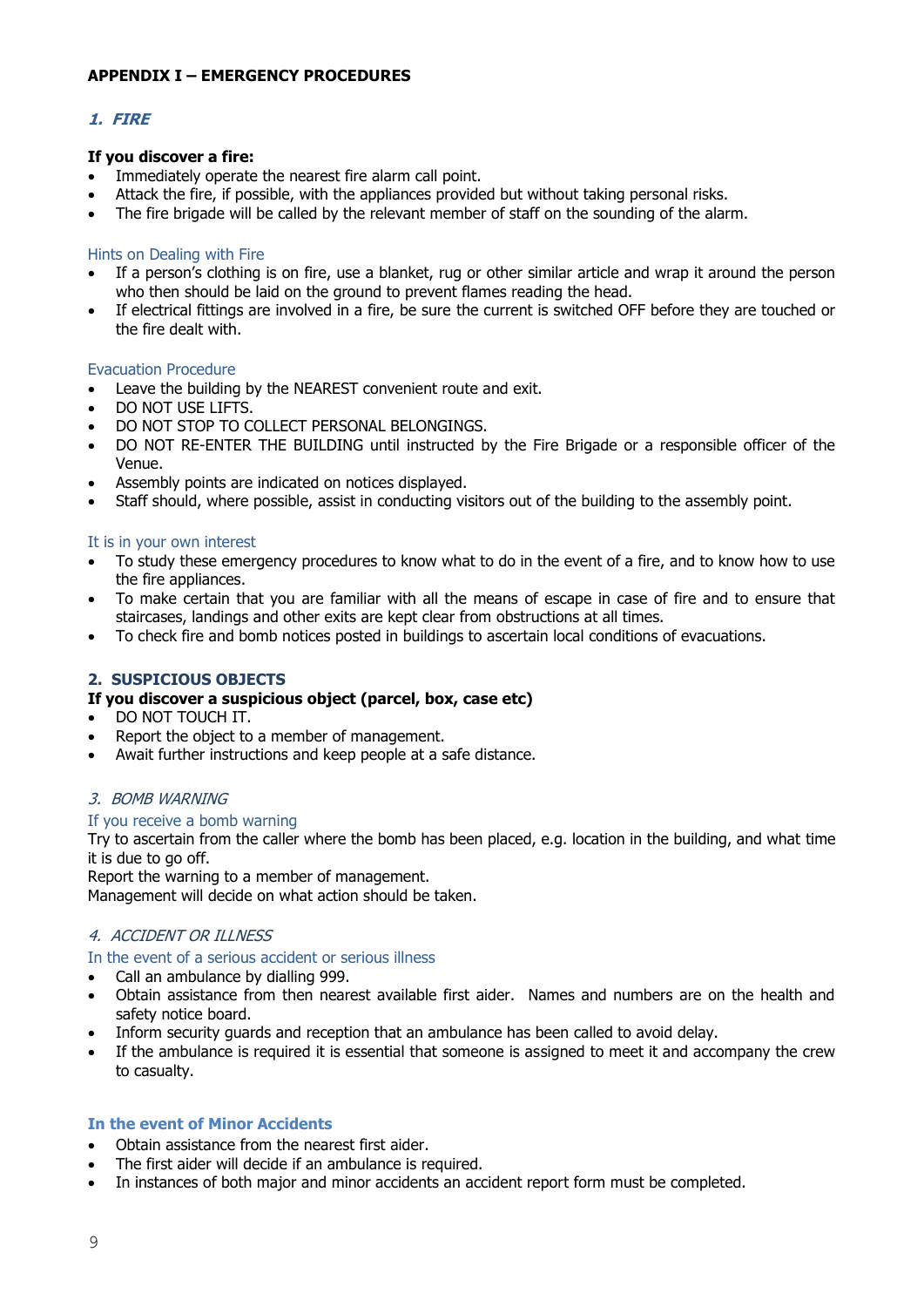## **APPENDIX II – HEALTH AND SAFETY SELF-ASSESSMENT FORM**

#### **Name of centre:\_\_\_\_\_\_\_\_\_\_\_\_\_\_\_\_\_\_\_\_\_\_\_\_\_\_\_\_\_\_**

| No | <b>H&amp;S Requirement</b>             | Assessment | <b>Date</b> |
|----|----------------------------------------|------------|-------------|
|    | Health & Safety Notice Board           |            |             |
|    | Health & Safety Policy                 |            |             |
|    | Insurance Certificate Displayed        |            |             |
|    | Health and Safety Law Poster displayed |            |             |

#### **Fire Procedures**

| <b>No</b> | <b>H&amp;S Requirement</b>                     | <b>Assessment</b> | <b>Date</b> |
|-----------|------------------------------------------------|-------------------|-------------|
|           | Fire Evacuation Procedure on Display           |                   |             |
| 6         | Weekly fire alarm testing and records          |                   |             |
|           | Fire Fighting equipment installed & maintained |                   |             |
| 8         | Trained Fire Wardens and Rota displayed        |                   |             |
| 9         | Senior person on site and Rota displayed       |                   |             |
| 10        | Fire evacuation practice records               |                   |             |
| 11        | Emergency exit signs to Fire Exits             |                   |             |
|           | Fire action signs                              |                   |             |
|           | Fire exit routs clear of obstructions          |                   |             |
| 12        | Emergency lighting fitted and tested           |                   |             |

#### **First Aid**

| No | <b>H&amp;S Requirement</b>                  | <b>Assessment</b> | <b>Date</b> |
|----|---------------------------------------------|-------------------|-------------|
| 13 | List of First Aiders displayed and Rota     |                   |             |
| 14 | Contact numbers or location of First Aiders |                   |             |
| 15 | First Aider Training records                |                   |             |
| 16 | Firs Aid boxes                              |                   |             |
|    | Contents sufficient                         |                   |             |
| 17 | First Aid room available                    |                   |             |
| 18 | Accident Procedure displayed                |                   |             |

## **Toilet Facilities**

| <b>No</b> | <b>H&amp;S Requirement</b>        | <b>Assessment</b> | <b>Date</b> |
|-----------|-----------------------------------|-------------------|-------------|
| 19        | Male & Female toilets             |                   |             |
| 20        | Provision of toilet paper         |                   |             |
| 21        | Provision of soap                 |                   |             |
| 22        | Provision of hand drying facility |                   |             |
| 23        | Provision of hot and cold water   |                   |             |
| 24        | Maintained and cleaned            |                   |             |
| 25        | Male & Female signs on doors      |                   |             |
| 26        | Disabled persons toilet available |                   |             |
| 27        | Toilets ventilate                 |                   |             |

## **Electrical & Mechanical Safety**

| <b>No</b> | $\blacksquare$<br>eauirement<br>лоэ<br>' RGUI                     | ---------<br>--CSSIIICIIL | <b>Date</b> |
|-----------|-------------------------------------------------------------------|---------------------------|-------------|
| 28        | wiring<br>, electriczi<br><b>ric</b><br>with<br>Hazards<br>$\sim$ |                           |             |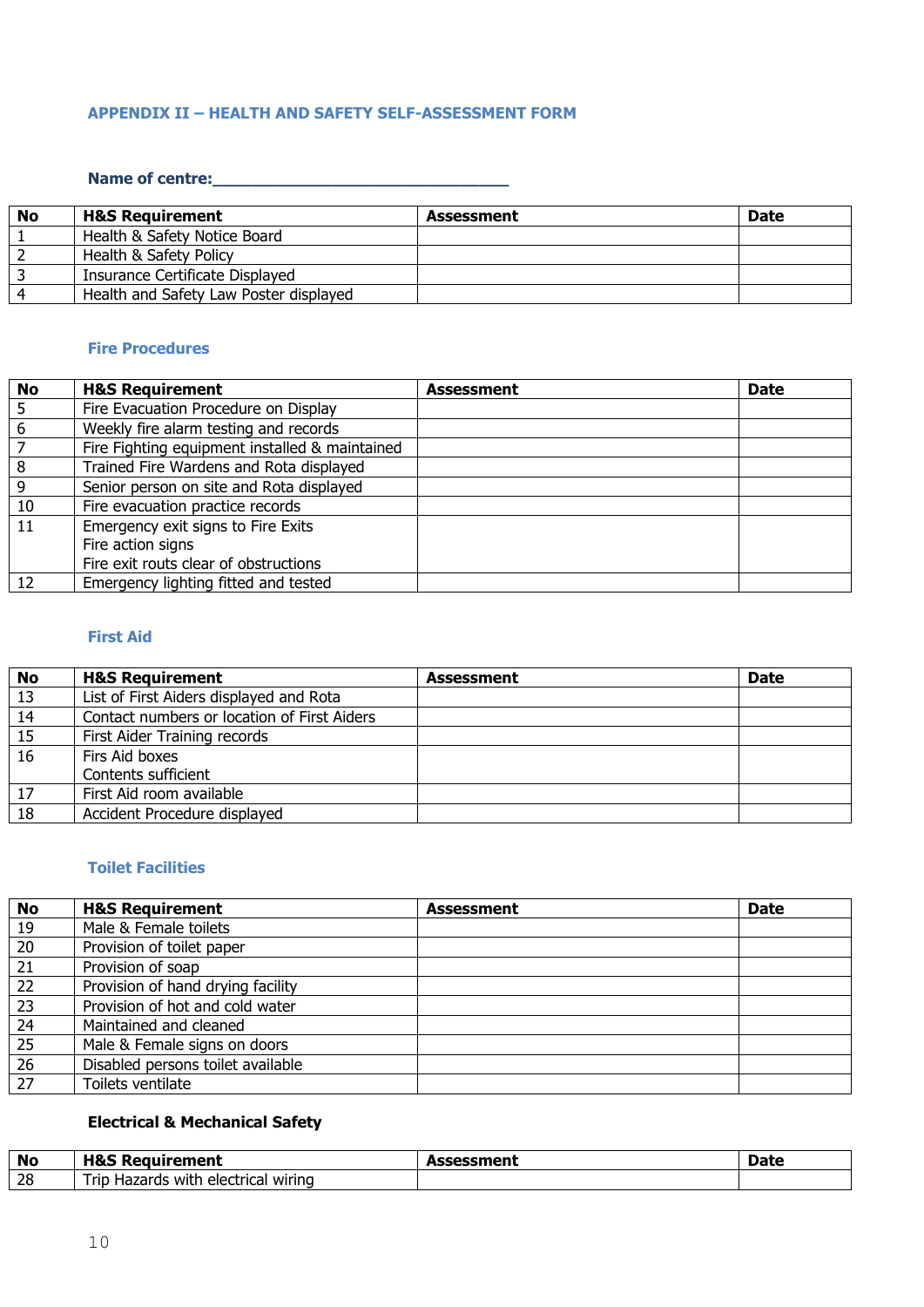| 29 | All electrical portable appliances tested (PAT) |  |
|----|-------------------------------------------------|--|
| 30 | Records of PAT testing                          |  |
| 31 | Power & Light circuits tested every 5 years     |  |
| 32 | Electrical heaters maintained & tested          |  |
| 33 | Gas boilers & Heaters maintained                |  |
| 34 | Heating adequate                                |  |
| 35 | Ventilation systems working & maintained        |  |

## **Risk assessment**

| No | <b>H&amp;S Requirement</b>            | Assessment | <b>Date</b> |
|----|---------------------------------------|------------|-------------|
| 36 | All rooms risk assessed               |            |             |
| 37 | All activities risk assessed          |            |             |
| 38 | All computers (DSE) risk assessed     |            |             |
| 39 | All substances and materials assessed |            |             |

## **General safety**

| <b>No</b> | <b>H&amp;S Requirement</b>                                                      | <b>Assessment</b> | <b>Date</b> |
|-----------|---------------------------------------------------------------------------------|-------------------|-------------|
| 40        | Furniture in rooms fit for purpose                                              |                   |             |
| 41        | Cleaning of learning rooms and common areas<br>adequate                         |                   |             |
| 42        | Floors free from trip hazards, (loose carpets,<br>trailing cables, storage etc) |                   |             |
| 43        | All learning room equipment complies to the<br>work equipment regulations       |                   |             |
| 44        | All equipment used by customers to be<br>installed and maintained correctly     |                   |             |
| 45        | Lighting adequate                                                               |                   |             |
| 46        | Site security $-$ alarm system etc                                              |                   |             |

## **Action Plan**

| <b>Ref</b><br>$\frac{(1-1)}{11}$ | <b>Action Required</b> | By Who | <b>Target</b><br><b>Date</b> | <b>Completed (signed</b><br>off) |
|----------------------------------|------------------------|--------|------------------------------|----------------------------------|
|                                  |                        |        |                              |                                  |
|                                  |                        |        |                              |                                  |
|                                  |                        |        |                              |                                  |
|                                  |                        |        |                              |                                  |
|                                  |                        |        |                              |                                  |
|                                  |                        |        |                              |                                  |
|                                  |                        |        |                              |                                  |
|                                  |                        |        |                              |                                  |
|                                  |                        |        |                              |                                  |
|                                  |                        |        |                              |                                  |
|                                  |                        |        |                              |                                  |
|                                  |                        |        |                              |                                  |
|                                  |                        |        |                              |                                  |
|                                  |                        |        |                              |                                  |
|                                  |                        |        |                              |                                  |
|                                  |                        |        |                              |                                  |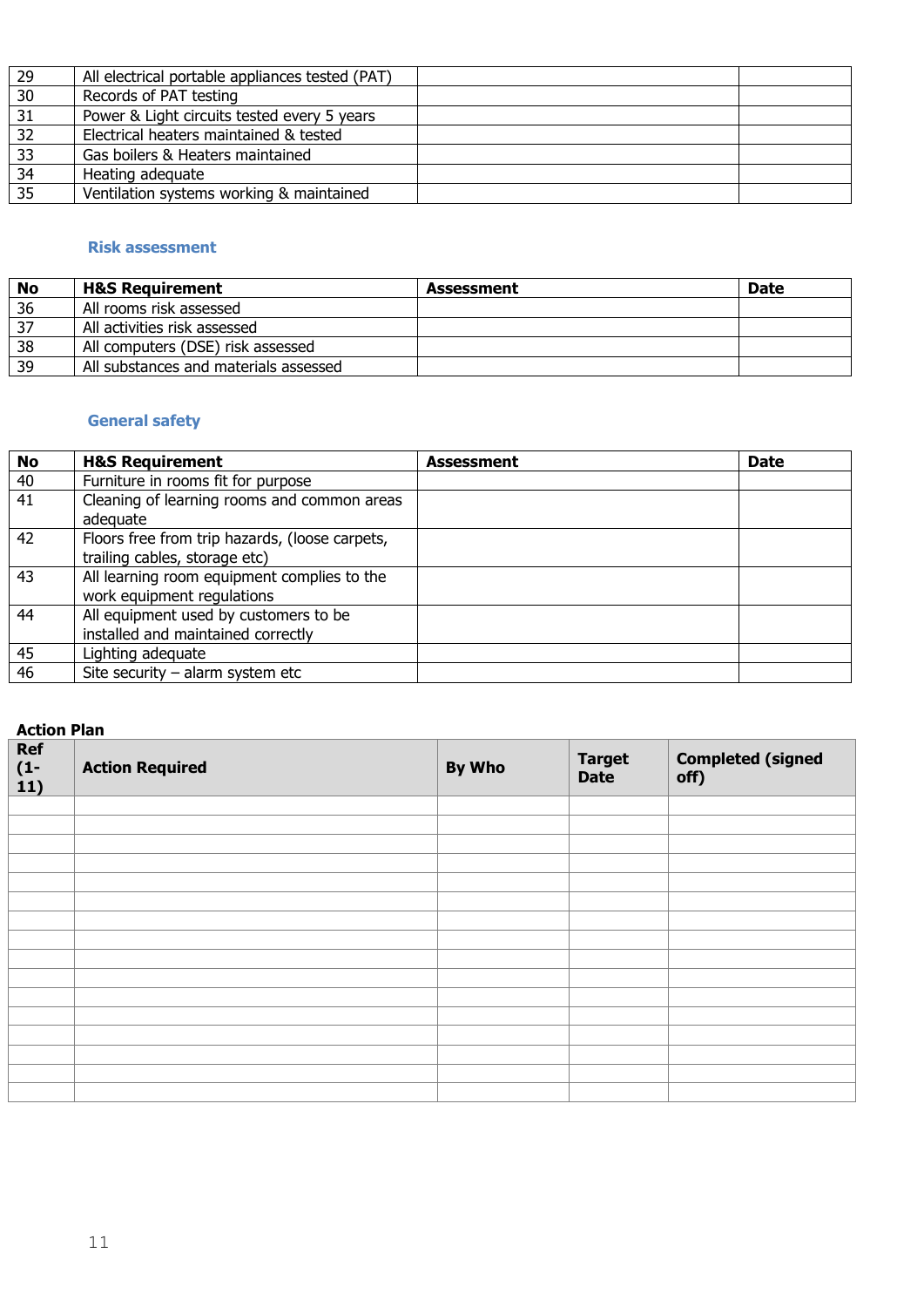#### **APPENDIX III – SUMMARY OF HEALTH AND SAFETY LEGISLATION**

- **Heath and Safety at Work Act 1974:** The basis of British health and safety law is the Health and Safety at Work etc Act 1974. The Act sets out the general duties which employers have towards employees and members of the public, and employees have to themselves and to each other. These duties are qualified in the Act by the principle of 'so far as is reasonably practicable'. In other words, the degree of risk in a particular job or workplace needs to be balanced against the time, trouble, cost and physical difficulty of taking measures to avoid or reduce the risk. What the law requires here is what good management and common sense would lead employers to do anyway: that is, to look at what the risks are and take sensible measures to tackle them.
- **The Management of Health and Safety at Work Regulations 1992 (the Management Regulations):** Require employers to carry out risk assessments (companies with five or more employees), make arrangements to implement necessary measures, appoint competent people, set up emergency procedures and arrange for appropriate information and training. Work together with other employers sharing the same workplace.
- **Workplace (Health, Safety and Welfare) Regulations 1992:** Covers a wide range of basic health, safety and welfare issues such as ventilation, heating, lighting, workstations, seating and welfare facilities.
- **Health and Safety (Display Screen Equipment) regulations 1992:** Set out requirements for work with Visual Display Units (VDUs).
- **Control of substances hazardous to health regulations 2002:** Require employers to assess the risks from hazardous substances and take appropriate precautions. In addition, specific regulations cover particular areas, for example asbestos and lead.
- **The Health and Safety Information to employees regulations 1998:** Require employers to display a poster telling employees what they need to know about health and safety.
- **Manual handling operations regulations 1992:** Cover the moving of objects by hand or bodily force.
- **Personal protective equipment at work regulation 1992:** Require employers to provide appropriate protective clothing and equipment for their employees.
- **Provision and use of work equipment regulations (PUWER) 1992:** Require that equipment provided for use at work, including machinery, is safe.
- **Health and safety (first aid) regulations 1981:** Cover requirements for first aid.
- **Employers' Liability (Compulsory Insurance) Regulations 1969:** Require employers to take out insurance against accidents and ill health to their employees.
- **Reporting of Injuries, Diseases and Dangerous Occurrences Regulations 1985 (RIDDOR):**  Require employers to notify certain occupational injuries, diseases and dangerous events.
- **Noise at Wok Regulations 1989:** Require employers to take action to protect employees from hearing damage.
- **Electricity at Work Regulations 1989:** Require people in control of electrical systems to ensure they are safe to use and maintained in a safe condition.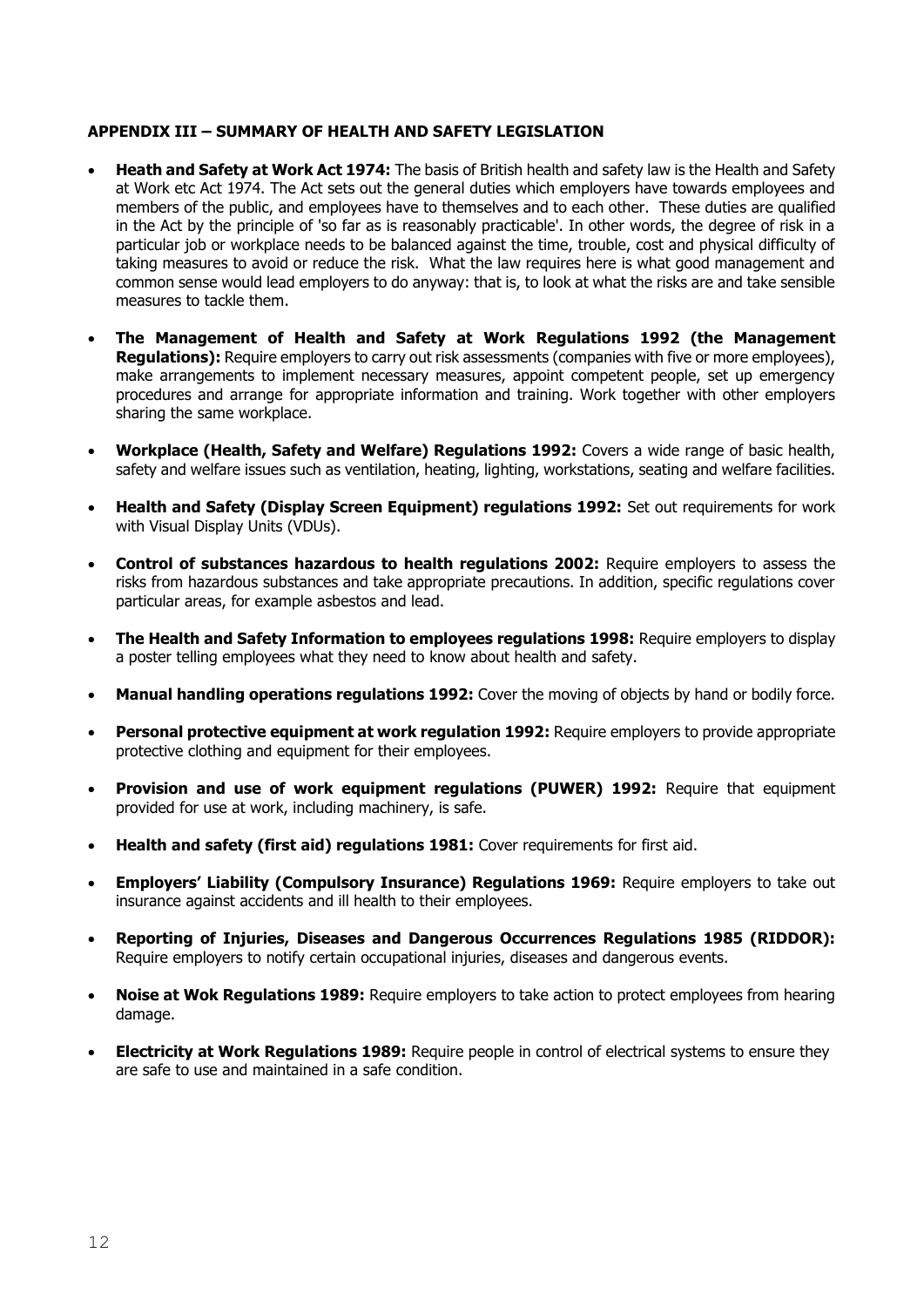

Accident and Incident Report form

Name:

Date:

Date of Incident/Accident:

Location of Incident/Accident:

Was the incident/Accident report verbally: Yes/No

If so, to whom:

Please give as much detail as you can of the actual incident /accident:

Please use a separate sheet if necessary and attach it to this form.

Received by: Date:

Action Taken: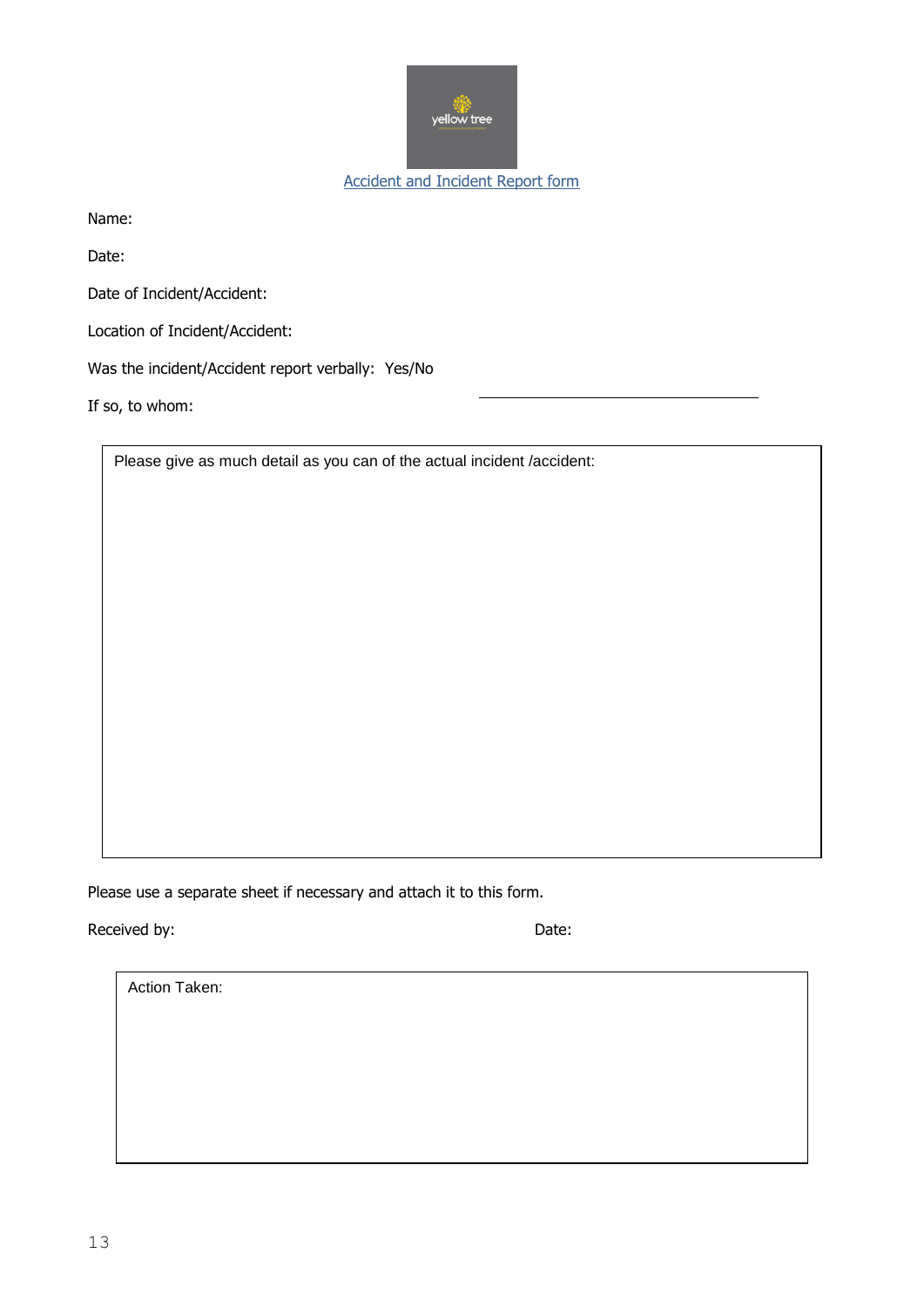#### **APPENDIX IV -Employer Health & Safety Risk Assessment for Workplace**

#### **1. Introduction**

Yellow Tree WD has produced this Health and Safety Employer Risk Assessment Policy to comply with its legal duties under section 2 of the Health and Safety at Work Act 1974 and the requirements of Regulations 4 of the Management of Health and Safety at Work Regulations 1992. The Health and Safety defines the responsibilities for implementing Health and Safety throughout the company.

#### **2. Statement of Intent**

Yellow Tree WD recognises the importance of providing a working environment that is safe and healthy for all Learners and undertakes to comply will all relevant legal requirements. The Health and Safety Policy Statement and associated organisational arrangements apply to employers, and learners. Yellow Tree WD will liaise with their learners and employers to ensure they are aware of the requirements of this policy.

#### **3. Duties**

#### **Duties of host employers**

The Health and Safety at Work Act 1974 imposes stringent obligations upon the business. Within the bounds of this legislation, Yellow Tree WD and Employers will, so far is reasonably practicable, safeguard the health of employees, contractors, learners and visitors by:

- Implementing and maintaining safe systems of work
- Providing safe plant equipment
- Providing and maintaining access and egress routes in a safe condition
- Provide suitable supervision, information, instruction and training.
- Provide adequate facilities and arrangements to ensure the welfare of employees, learners, contractors and visitors.
- Providing in specific cases the best reasonably practicable standards of protective clothing and equipment following consultation with employees or their representatives to ensure optimum protection against hazards and adequate welfare of employees at work.
- Reviewing and, where possible, improving security arrangements.

The management team will inform employees and customers of changes and updates in health and safety

legislation and will work closely with employees to improve and develop health and safety at work.

#### **Duties of Employees/ Apprentices/ learner**

Section 7 of the Health and Safety Act requires every employee whilst at work:

- To take reasonable care for their own health and safety and that of other persons who may be affected by their acts or omissions at work; and:
- As regards any duty or requirement imposed on their employer or any other person by or under any of the relevant health and safety legislation to co-operate so far as is necessary to enable that duty or requirement to be performed or complied with.

Yellow Tree WD expects and requires all employees to comply with Section 7 of the Health and Safety Act.

Section 8 of the Health and Safety Act states: no person shall intentionally or recklessly interfere with or misuse anything provided in the interests of health and safety or welfare in pursuance of any of the relevant statutory provisions. Yellow Tree WD expects all Employees/ Apprentices/ learner to comply with Section 8 of the Health and Safety Act. Any employee found to be in breach of Section 8 will be subject to disciplinary action in accordance with Yellow Tree WD disciplinary procedure regardless of whether action is taken against said Employees/ Apprentices/ learner by any other person or organisation.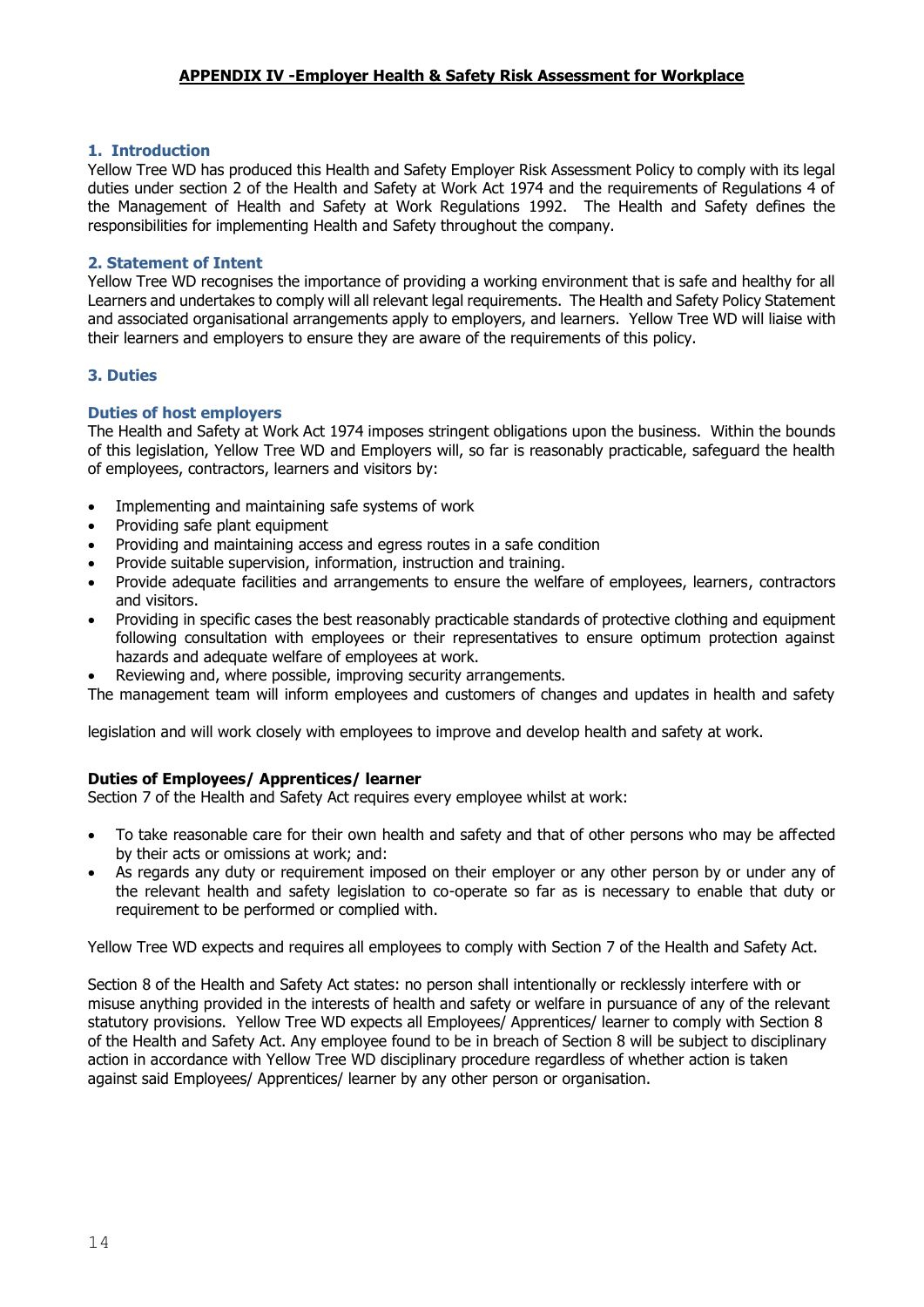

## **Employer Health & Safety Risk Assessment for Workplace**

#### **Section 1: Employer Details PLEASE COMPLETE CLEARLY AND IN CAPITAL LETTERS**

| <b>Company/Employer's Name</b>                     |                       |  |
|----------------------------------------------------|-----------------------|--|
| <b>Nature of Business</b>                          | <b>Date Completed</b> |  |
| <b>Number of employees</b>                         |                       |  |
| Type of work carried out at<br>workplace location: |                       |  |
| <b>Employer Workplace Address</b>                  |                       |  |
| <b>Postcode</b>                                    |                       |  |
| <b>Employer Main Contact</b>                       | <b>Employer Tel</b>   |  |
| <b>Main Contact Email</b>                          | <b>Mobile Number</b>  |  |
| <b>Health &amp; Safety Contact</b>                 | <b>Email Address</b>  |  |
| <b>Learners Supervisors Name</b>                   | <b>Email Address</b>  |  |

#### **Section 2: Employer Health & Safety Details**

| $\mathbf{1}$ | <b>General Health, Safety and Welfare</b><br><b>Management</b>                 | Yes / No | <b>Evidence / Comments</b> |            |           |
|--------------|--------------------------------------------------------------------------------|----------|----------------------------|------------|-----------|
| A            | Are the employer's liability insurance                                         |          | <b>Insurers Name</b>       |            |           |
|              | current and other insurance in place as                                        |          | Policy Number              |            |           |
|              | appropriate to the business undertaking?                                       |          | <b>Expiry Date</b>         |            |           |
|              |                                                                                |          | Insurer informed of        | <b>YES</b> | <b>NO</b> |
|              |                                                                                |          | learners                   |            |           |
| B            | Does the employer review health and                                            |          |                            |            |           |
|              | safety statement, policies, produces and                                       |          |                            |            |           |
| $\mathbf C$  | risk assessments annually, If so when?<br>Does the employer have access to     |          |                            |            |           |
|              | competent health and safety advice and                                         |          |                            |            |           |
|              | assistance either internally or externally?                                    |          |                            |            |           |
| D            | Does the employer display the                                                  |          |                            |            |           |
|              | appropriate and necessary health and                                           |          |                            |            |           |
|              | safety signs / notices, including the                                          |          |                            |            |           |
|              | health and safety law poster?                                                  |          |                            |            |           |
| E            | Does the employer consult and                                                  |          |                            |            |           |
|              | communicate with employees and allow<br>then to participate in health & safety |          |                            |            |           |
|              | Does the employer provide medical /                                            |          |                            |            |           |
|              | health screening as appropriate and any                                        |          |                            |            |           |
|              | required medical / health surveillance?                                        |          |                            |            |           |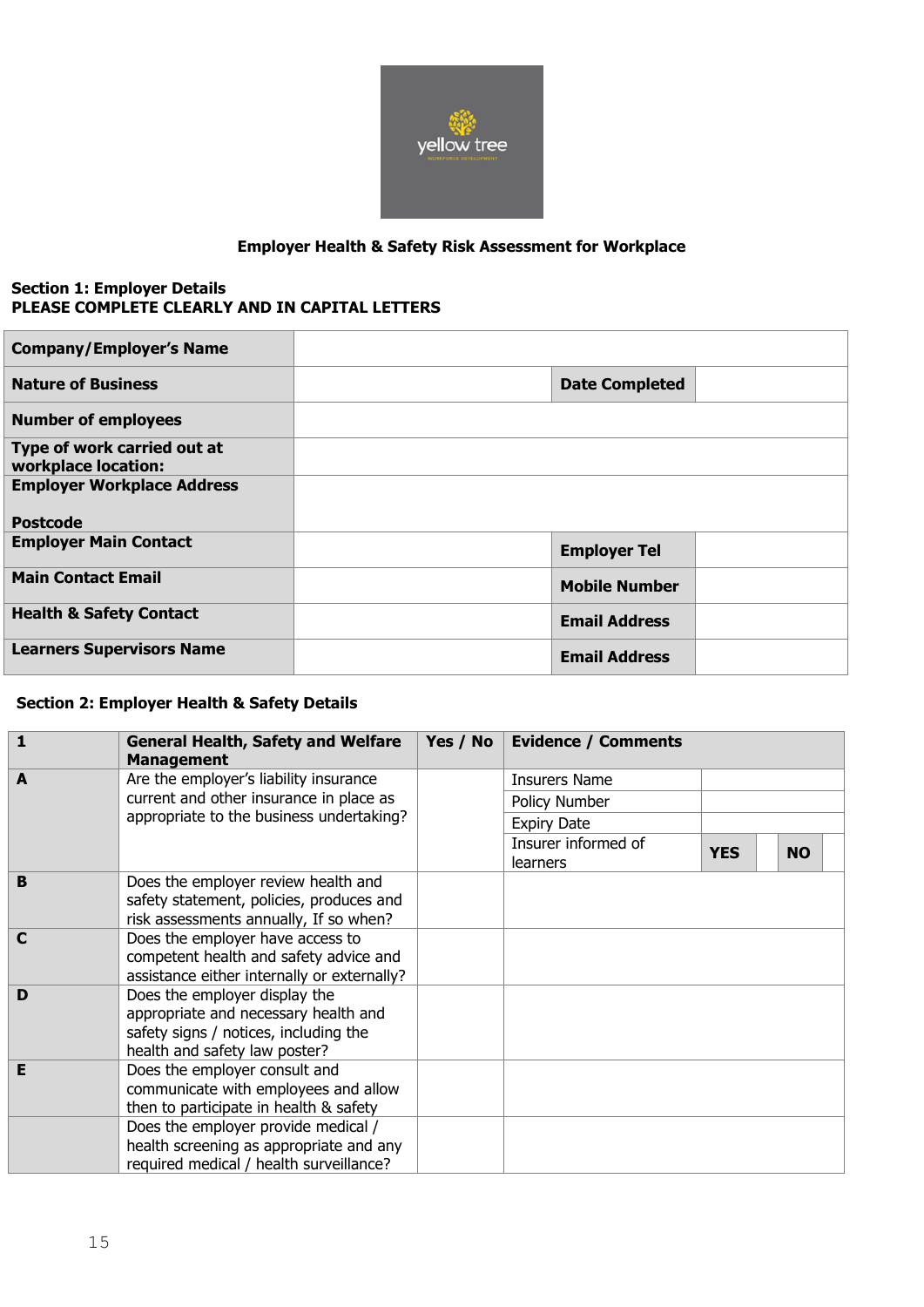| <b>Assessment of Standard 1</b> (please tick) | Met | <b>Part Met</b> | <b>Not</b><br><b>Met</b> |  |
|-----------------------------------------------|-----|-----------------|--------------------------|--|
|-----------------------------------------------|-----|-----------------|--------------------------|--|

| $\overline{2}$ | <b>Health &amp; Safety Policy</b>                                                                                                                                                 | Yes / No   | <b>Evidence / Comments</b> |                |
|----------------|-----------------------------------------------------------------------------------------------------------------------------------------------------------------------------------|------------|----------------------------|----------------|
| A              | Is there a current Health and Safety<br>policy in place?<br>(A written policy statement<br>mandatory when there are 5 or<br>more employees)                                       |            |                            |                |
| B              | Dose it clearly state the company's<br>commitment to health and safety clearly<br>by containing;<br>A statement of intent<br>A responsibilities section<br>An arrangement section |            |                            |                |
|                | How are the commitment,<br>responsibilities and arrangements for<br>health and safety communicated to<br>employees?                                                               |            |                            |                |
|                | <b>Assessment of Standard 2 (please tick)</b>                                                                                                                                     | <b>Met</b> | <b>Part Met</b>            | <b>Not Met</b> |

| 3 | <b>Risk Assessment and Control</b>                                                                                                                                                   | Yes / No   | <b>Evidence / Comments</b> |                |
|---|--------------------------------------------------------------------------------------------------------------------------------------------------------------------------------------|------------|----------------------------|----------------|
| A | Have risk assessments been carried out<br>to identify significant risks and have<br>adequate control measures been by in<br>place?                                                   |            |                            |                |
| B | Have any control measures been<br>identified and put in place as a result of<br>the risk assessment?                                                                                 |            |                            |                |
| C | Do the risk assessments take into<br>account young persons? notably<br>including;<br>Consideration to their age<br>Their inexperience and<br>immaturity<br>Lack of awareness of risk |            |                            |                |
| D | For medium and high risk area please<br>give details of the risk and control<br>measures associated activities carried<br>out in the workplace?                                      |            |                            |                |
|   | <b>Assessment of Standard 3 (please tick)</b>                                                                                                                                        | <b>Met</b> | <b>Part Met</b>            | <b>Not Met</b> |

| $\overline{4}$ | <b>Personal Protective Equipment &amp;</b><br><b>Clothing</b>                                                                                   | Yes / No   | <b>Evidence / Comments</b> |                |
|----------------|-------------------------------------------------------------------------------------------------------------------------------------------------|------------|----------------------------|----------------|
| A              | Is PPE/C provided, free of charge to<br>employees and learners if identified as a<br>control measure through risk<br>assessment?                |            |                            |                |
| B              | Is training/ information on the safe use<br>of PPE provided to all employees and the<br>proper use, maintained and replaced of<br>PPE enforced? |            |                            |                |
|                | <b>Assessment of Standard 4 (please tick)</b>                                                                                                   | <b>Met</b> | <b>Part Met</b>            | <b>Not Met</b> |

| <b>Accident, Incidents and First Aid</b>                           | Yes / No $\parallel$ | <b>Evidence / Comments</b> |
|--------------------------------------------------------------------|----------------------|----------------------------|
| Are there adequate arrangements for<br>first aid?<br>First Aid Box |                      |                            |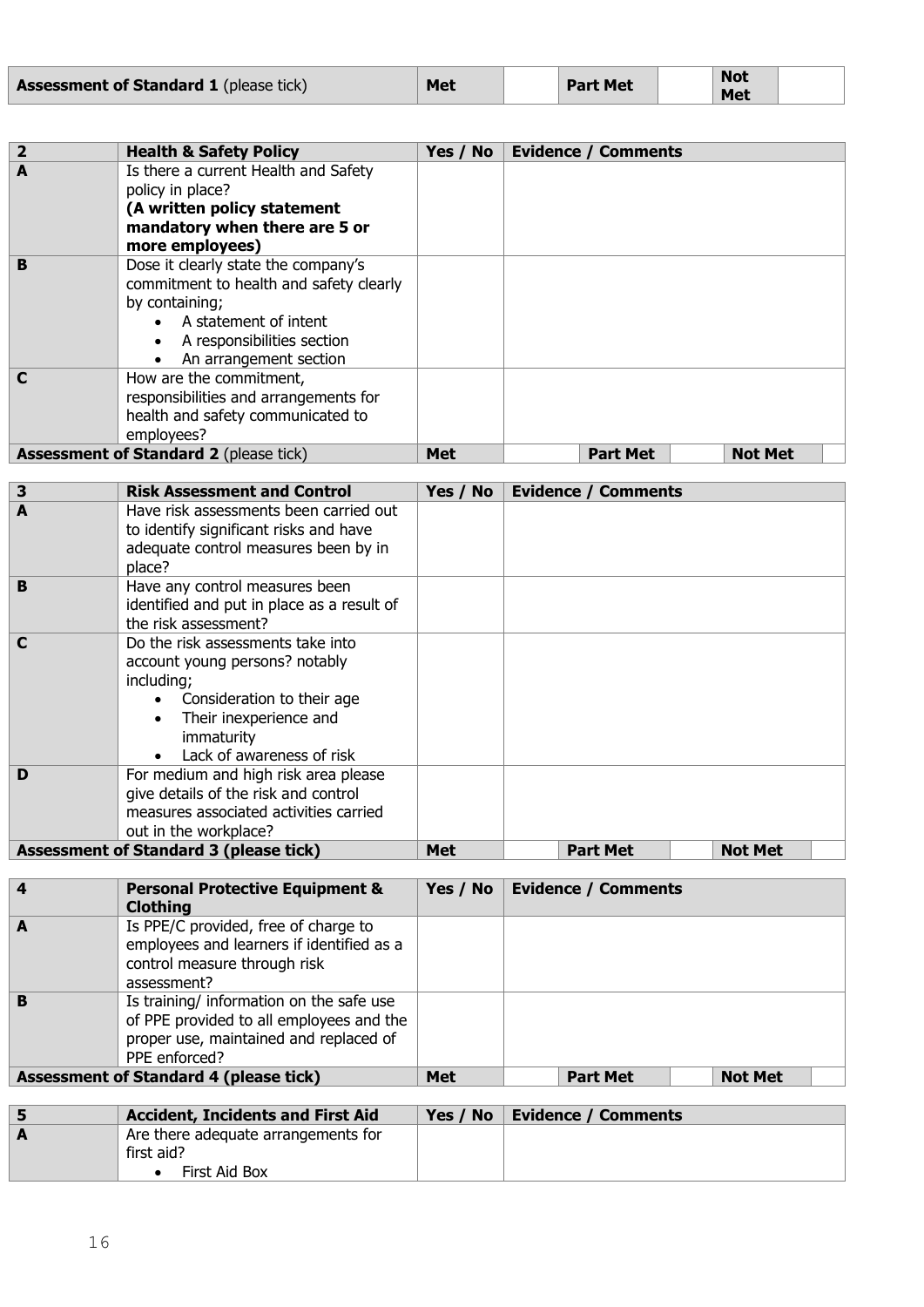|   | • Trained First Aiders/Appointed<br>Pearson<br><b>First Aid Facilities</b><br>$\bullet$ |            |                 |                |  |
|---|-----------------------------------------------------------------------------------------|------------|-----------------|----------------|--|
|   | Are accidents and first aid treatment<br>recorded in an appropriate format?             |            |                 |                |  |
| C | Is all RIDDOR reportable events<br>evidence and reported to the enforcing<br>authority? |            |                 |                |  |
|   | <b>Assessment of Standard 5 (please tick)</b>                                           | <b>Met</b> | <b>Part Met</b> | <b>Not Met</b> |  |

| 6 | <b>Fire and Emergencies where</b><br>applicable                                                                                            | Yes / No   | <b>Evidence / Comments</b> |                |
|---|--------------------------------------------------------------------------------------------------------------------------------------------|------------|----------------------------|----------------|
| A | Has a risk assessment been carried out?                                                                                                    |            |                            |                |
| B | Is there a means of raising the alarm<br>and fire detection in place?                                                                      |            |                            |                |
| C | Are there appropriate means of fighting<br>fire in place?                                                                                  |            |                            |                |
| D | Are effective means of escape in place<br>including unobstructed routes and exits?                                                         |            |                            |                |
| E | Is there a named person(s) for<br>emergencies?                                                                                             |            |                            |                |
|   | Is fire-fighting equipment, preventive<br>measures and emergency arrangements<br>maintained, including alarm tests and<br>practice drills? |            |                            |                |
| G | Is a fire log/record book kept?                                                                                                            |            |                            |                |
|   | <b>Assessment of Standard 6 (please tick)</b>                                                                                              | <b>Met</b> | <b>Part Met</b>            | <b>Not Met</b> |

|   | Supervision, Training, Information,<br><b>Instruction &amp; Guidance</b>                             | Yes / No $ $ | <b>Evidence / Comments</b> |                |  |
|---|------------------------------------------------------------------------------------------------------|--------------|----------------------------|----------------|--|
| A | Will all learners be adequate competent<br>supervision?                                              |              |                            |                |  |
| B | Are all employees and learners given<br>initial induction, with ongoing instruction<br>and training? |              |                            |                |  |
|   | <b>Assessment of Standard 7 (please tick)</b>                                                        | Met          | <b>Part Met</b>            | <b>Not Met</b> |  |

| 8 | <b>Work Experience and Machinery</b>                                                                                                        | Yes / No | <b>Evidence / Comments</b> |                |  |
|---|---------------------------------------------------------------------------------------------------------------------------------------------|----------|----------------------------|----------------|--|
| A | Is the machinery and work equipment<br>provided to the appropriate standard,<br>including appropriate guards and other<br>control measures? |          |                            |                |  |
| B | Is all equipment adequately maintained<br>and serviced as appropriate?                                                                      |          |                            |                |  |
|   | Are all electrical equipment and systems<br>subject to PAT testing where appropriate<br>and records maintained?                             |          |                            |                |  |
|   | <b>Assessment of Standard 8 (please tick)</b>                                                                                               | Met      | <b>Part Met</b>            | <b>Not Met</b> |  |

| 9 | Safe and healthy working<br>environment                                                                                                                                         | Yes / No   Evidence / Comments |
|---|---------------------------------------------------------------------------------------------------------------------------------------------------------------------------------|--------------------------------|
|   | Is the premises and working<br>environment (suitable, maintained,<br>temperature, lighting, space ventilation,<br>noise and kept clean) an appropriate<br>safe and healthy one? |                                |
|   | Are there adequate welfare facilities<br>(toilet, washing, drinking, eating,                                                                                                    |                                |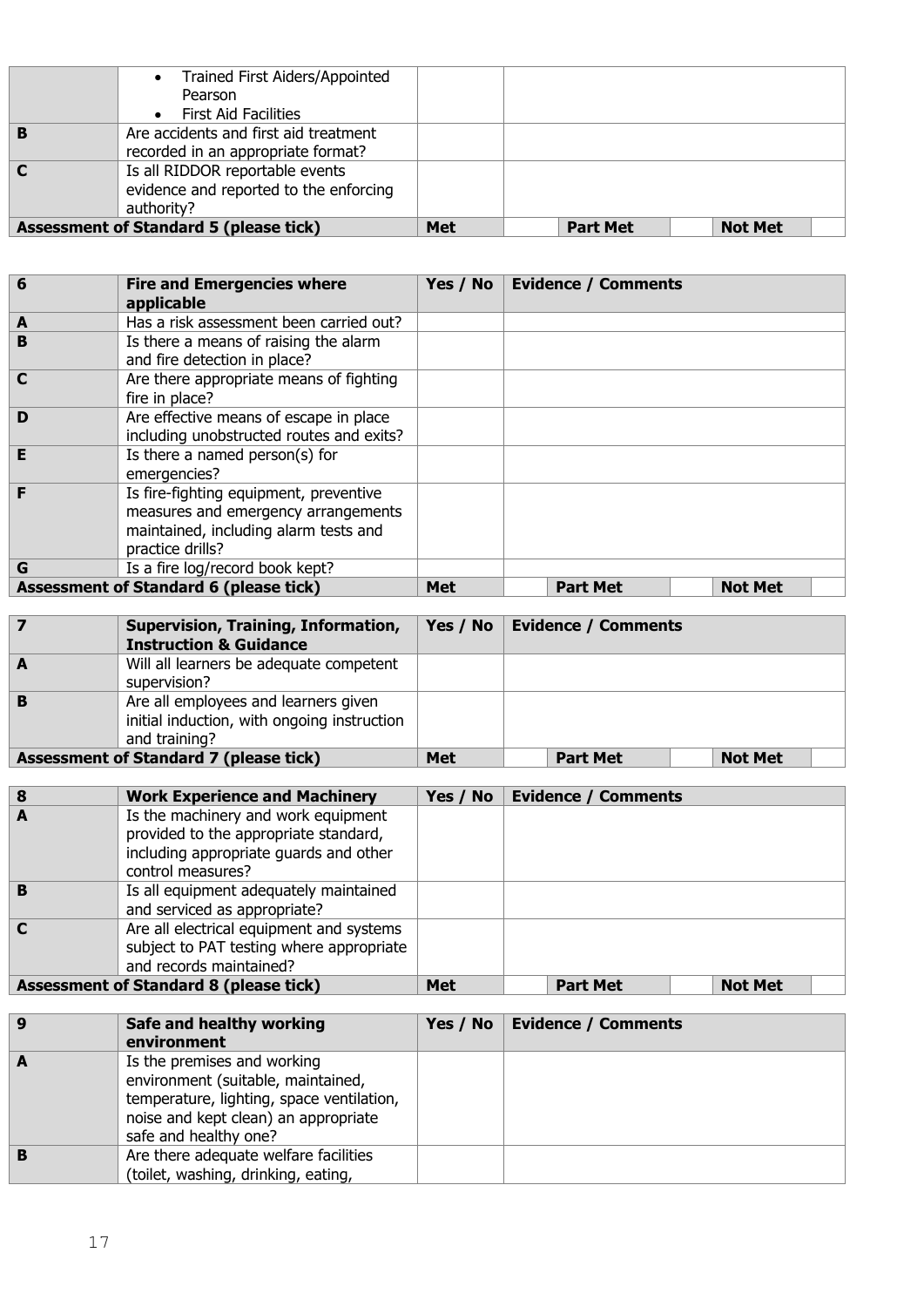| changing) provided as appropriate and<br>maintained?                                              |            |                 |                |
|---------------------------------------------------------------------------------------------------|------------|-----------------|----------------|
| Is exposure to hazards from physical,<br>chemical and biological agents<br>adequately controlled? |            |                 |                |
| <b>Assessment of Standard 9 (please tick)</b>                                                     | <b>Met</b> | <b>Part Met</b> | <b>Not Met</b> |

| 10          | Management of learner / young<br>person's health & safety                                                                                                                                                                                                   | Yes / No   | <b>Evidence / Comments</b> |                |
|-------------|-------------------------------------------------------------------------------------------------------------------------------------------------------------------------------------------------------------------------------------------------------------|------------|----------------------------|----------------|
| A           | Does the learner have any learning<br>difficulties, disability, medical/health<br>conditions or special needs that the<br>employer needs to be made aware of so<br>that additional risk can be assessed?                                                    |            |                            |                |
| B           | Does the employer have an induction<br>programme in place for learners and will<br>they provide ongoing support,<br>information and training?                                                                                                               |            |                            |                |
| $\mathbf C$ | Are there any prohibitions or restrictions<br>that have been identified by the risk<br>assessments that apply to the learner?<br>Refer to HSE Guidance:<br>http://www.hse.gov.uk/youngpeople/risk<br>s/index.htm &<br>http://www.hse.gov.uk/youngpeople/law |            |                            |                |
| D           | Does the employer provide competent<br>supervision for the learner and do they<br>have a designated person to take overall<br>responsibility for them?                                                                                                      |            |                            |                |
|             | <b>Assessment of Standard 10 (please tick)</b>                                                                                                                                                                                                              | <b>Met</b> | <b>Part Met</b>            | <b>Not Met</b> |

| 11 | <b>Safeguarding &amp; Child Protection</b><br><b>Considerations</b>                                                                                                                           | Yes / No   | <b>Evidence / Comments</b> |                |  |
|----|-----------------------------------------------------------------------------------------------------------------------------------------------------------------------------------------------|------------|----------------------------|----------------|--|
| A  | Is the employer aware of their duty of<br>care to ensure employees and learners<br>are free from harm or abuse?                                                                               |            |                            |                |  |
| B  | Are procedures in place for reporting<br>cases of harm, abuse, bullying and<br>harassment?                                                                                                    |            |                            |                |  |
| C  | Does the apprenticeship involve<br>significant 1:1 or lone working?                                                                                                                           |            |                            |                |  |
| D  | Does the apprenticeship involve a high<br>degree of travelling?                                                                                                                               |            |                            |                |  |
| E  | Does the apprenticeship involve a<br>residential element?                                                                                                                                     |            |                            |                |  |
| F  | If YES to question C, D or E and the<br>learner is under 18 years of age-<br>Has the employer must carry out<br>DBS (CRB) checks on the<br>employees working or traveling<br>with the learner |            |                            |                |  |
|    | <b>Assessment of Standard 11 (please tick)</b>                                                                                                                                                | <b>Met</b> | <b>Part Met</b>            | <b>Not Met</b> |  |

# **Assessment Summary and Recommendation**